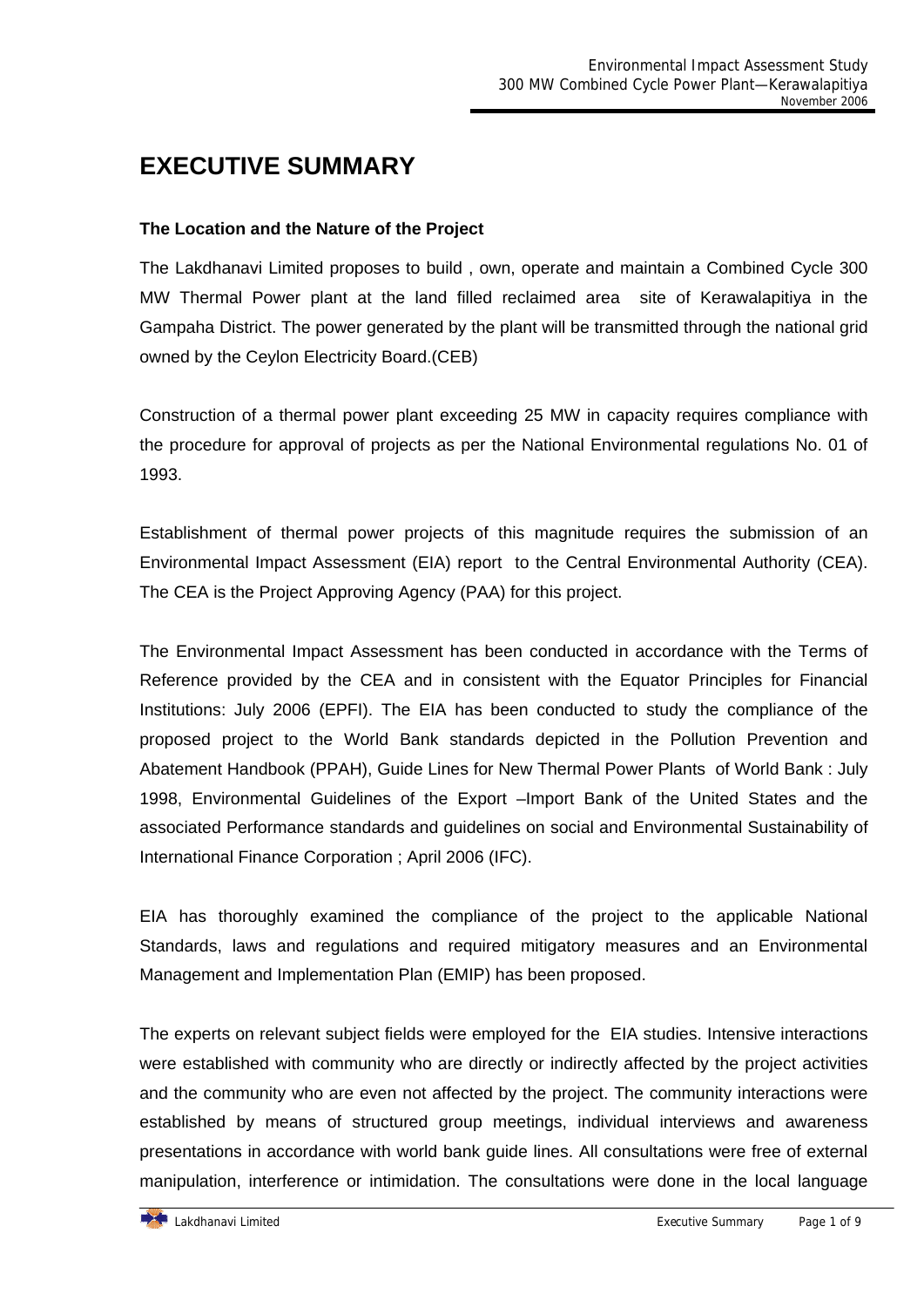and relevant information were provided with regard to the complete project description in an understandable manner.

The project is located in an Industrial Zone and the neighboring community is mostly industrialists. The industries located within the industrial zone are representing an Association called Kerawalapitiya Industrial Zone Association (KIZA). Project Awareness presentations and interactive discussions were arranged between the PP and all the members of the association.

The EIA report will be opened for the public comments by the CEA for minimum of 30 working days. The report will be make available in all English, Sinhala and Tamil languages at places identified by the CEA which has the free access to the public. Simultaneously the report will be make available at the site office throughout the project cycle. A public grievance mechanism will be established at site office and the main office of the PP.

## **Project Description**

Although the proposed project will be located within a land of 13.7 hectares in extent , the power house foot print is confined to just an extent of 0.05 hectares. The balance large extent of the land is allocated as a buffer zone that will be planted with a suitable plant species to form a green cover.

The power generating block of the proposed combined cycle plant consists of 2+2+1 configuration and the major equipment is from General Electrics (GE) of USA. The configuration comprises of two gas turbines that have the ability to utilize Heavy Fuel Oil (HFO), Light Fuel Oil (LFO), Liquid Natural Gas (LNG), Naphtha, Residual Oil, or Crude Oil as the operating fuel, Two Heat Recovery Steam Generators (HRSG) that will produce steam from the exhaust flue gas of the gas turbines, and one Steam Turbine(ST) that will operate from the steam generated by the 2 HRSGs. Each turbine will be directly coupled with a generator to generate electrical power.

The power plant equipment has extensive operating experience in the world. 209E cycle has been selected for its high operational flexibility, high cycle efficiency, high reliability and availability.

The fuel requirement for full operation of the plant would be 1130 tons/day. Different fuel supply options are under discussions with the authorities concerned but use of 33000 liter bowser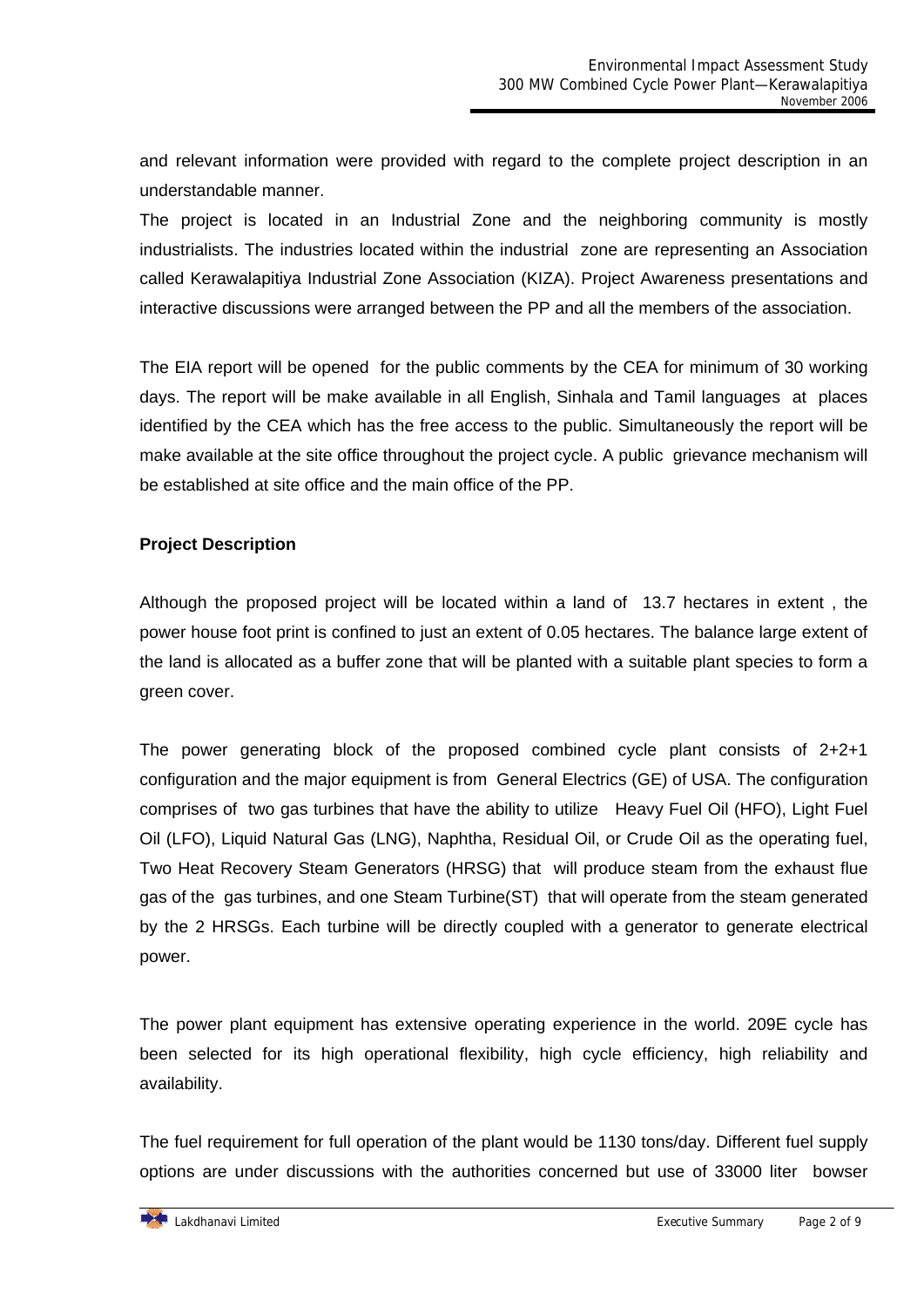trucks to transport fuel by road from Kolonnawa Ceylon Petroleum Corporation terminal to the plant site is considered as the initial option.

The plant will be equipped with a fuel oil treatment plant.

The power generated from the plant will be transmitted to the Gas Insulated Switchyard (GIS) which will be constructed at an identified location in the proposed site. GIS will have an interconnection to the Kotugoda Grid Substation.

The requirement of water for uninterrupted operation of the plant and for domestic uses within the power plant complex would be 1635 m<sup>3</sup>/hr which requirement will be drawn from the sea.. The water will be drawn by a sea water intake system, fitted with two 100% duty pumps, and a pipeline buried at a depth of over 2 m under the sea bed. The length of the pipeline will be 400 m.

The sea water will be filtered, desalinated and demineralized as necessary for the various uses of the plant. This water will also be used for the cooling of the plant and will be recycled. However, the loss of water due to evaporation will be compensated by drawing relatively small quantity of water from the sea.

#### **The Alternatives**

If the proposed combined cycle power plant is not established the physical and ecological conditions of the environment will remain as they are today. However, with the growing electricity demand if the power plant is not commissioned by the year 2008, Sri Lanka will face power shortages and resulting power cuts. This will reduce Sri Lanka's Gross Domestic Production (GDP) and as a result general public will have to face many inconveniences.

The other possible alternative considered is a coal fired thermal power plant at the same site. However, when the factors such as the available land area, transport of coal, disposal of fly ash and bottom ash, and the amount of solid waste generated are considered, the combined cycle power plant appears to be the better alternative. Besides, generally the gestation of constructing a coal fired power plant will be minimum 4 to 5 years.

# **Existing Environment**

The proposed site is situated at the Southern tip of Muthurajawela marsh, which runs parallel to the coast up to the Negombo Lagoon. The site is about 1.5 m above the mean sea level (MSL)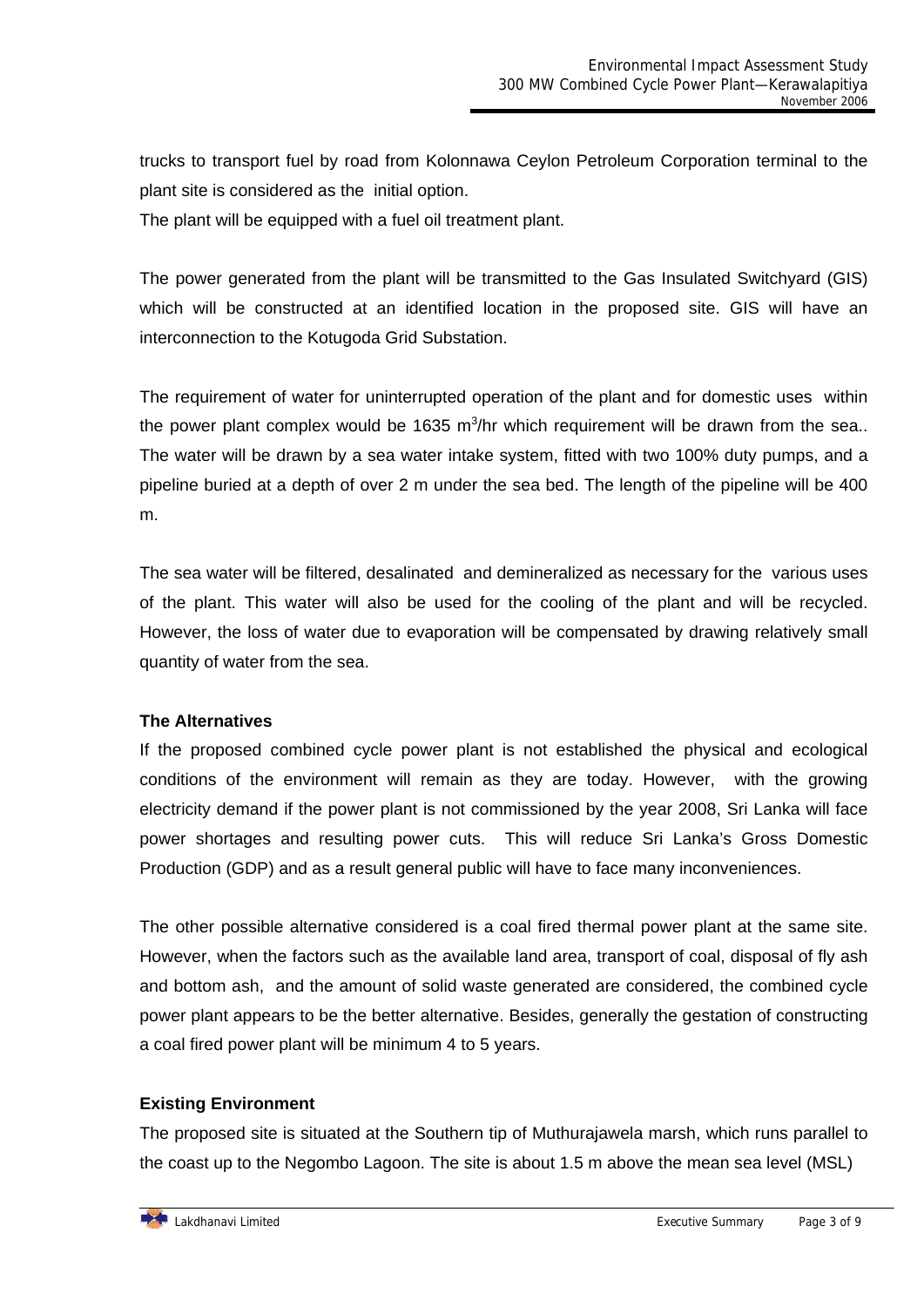The Ceylon Electricity Board has purchased a land area of 28.0084 hectares out of the 160 hectares of reclaimed (Filled up) land.

The Hamilton canal and the Old Dutch canal are situated in the vicinity of the proposed project area. In addition, there are many small water ways connecting these two canals.. The water in the Hamilton canal and the Old Dutch canal is considerably polluted. It is also evident that there is heavy metal contamination of the water possibly due to urban run-off and disposal of industrial waste waters.

Water in the Muthurajawela marshy is also heavily polluted due to discharge of industrial waste and sewage.

The area within a radius of 20 km from the proposed project site consists of many heavy industries including few major thermal power plants and industrial areas. The main fuel used for these power plants and industries is fossil fuel. Main sources of fugitive emission in the study area are vehicular traffic, vapour from petroleum tank farm and LP gas terminal.

Noise level in the area are in conformity with permissible level.

There are no natural habitats in the project site as it is a sand filled area. However, within 2 km from the boundary of the project site several natural habitats, both aquatic and terrestrial, are present.

Five species of turtles and five species of dolphins which are protected under the Fauna and Flora Protection Ordinance (Chapter 469) are present in the marine environment of the study area. The five species of turtles are listed in the IUCN global red list. None of the terrestrial plants including mangroves recorded in the study area are endemic, rare or threatened. None of the invertebrates recorded from the fresh water and marine habitats are endangered or endemic. One endemic amphibian species and one endemic reptile species are found in the area within 2 km from the project site. None of the bird species recorded from the study area are endemic or threatened. None of the mammal species recorded in the study area are also endemic. However, few threatened mammal species, some of which are listed in the IUCN global red list are also present within an area of 2 km radius from the project site.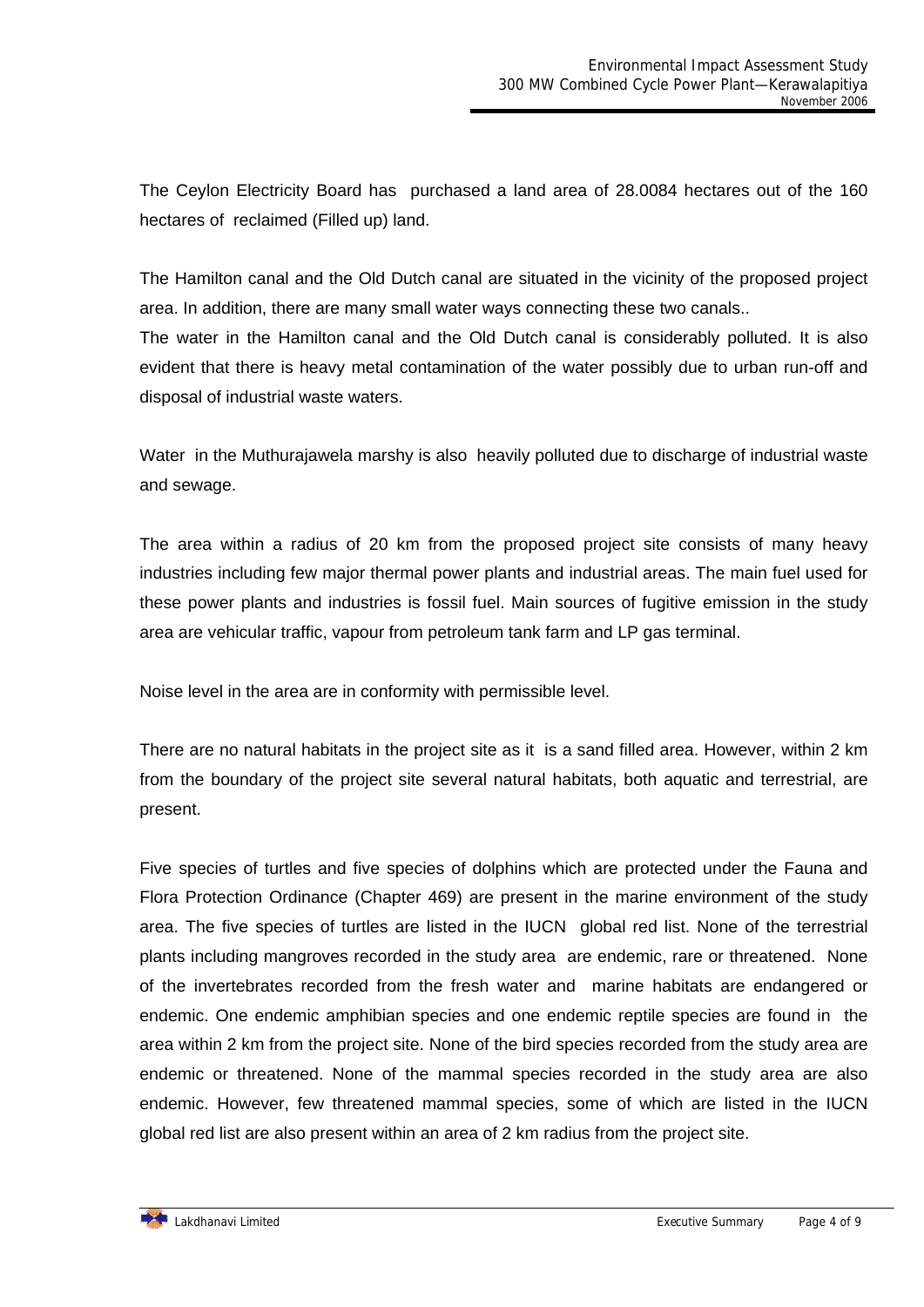The project site is located close to the birds migratory route of the west coast of Sri Lanka. A total of 9 species of migratory birds were recorded within the study area.

There are no protected areas within 2 km from the boundary of the project site.

Fishing is carried out in the marine environment within 2 km radius from the boundary of the project site. Gill nets and trawl nets are the main gear used in fishing activity. There is no commercial fishery in Hamilton canal, Old Dutch canal and associated fresh water bodies within the study area.

#### **Socio Economic Considerations**

The proposed project will be coming up at the Balagala Grama Niladari division of Wattala Divisional Secretaries Division (DSD).

The area within a radius of 2 km from the proposed site where the socio economic and environmental surveys were conducted, has 14 Grama Niladhari Divisions. The total population in the survey area is 63,444. About 84% of them are Sinhalese while the rest are Tamils, Musliums and Burghers. About 52% are Christians while the rest are Buddihists, Hindus and Muslims.

Access to pipe-borne drinking water in the surveyed area is high. 83% of the households are with electricity supply.

#### **Anticipated Environmental Impacts**

No significant environmental impacts are anticipated during the construction period. However, dredging of the sandy sea floor for the laying of water intake and discharge pipelines will have some adverse impacts on fauna and flora due to destruction of their habitats. However, this destruction is temporary and the impacts on marine fauna and flora are not significant.

During the period of dredging for laying pipelines resuspension of dredged material will take place resulting in an increase in turbidity in the pelagic environment. This increased turbidity will reduce the amount of light penetrating into the water thus reducing primary productivity of phytoplankton. However, this impact would be insignificant as the impacted area would be very small.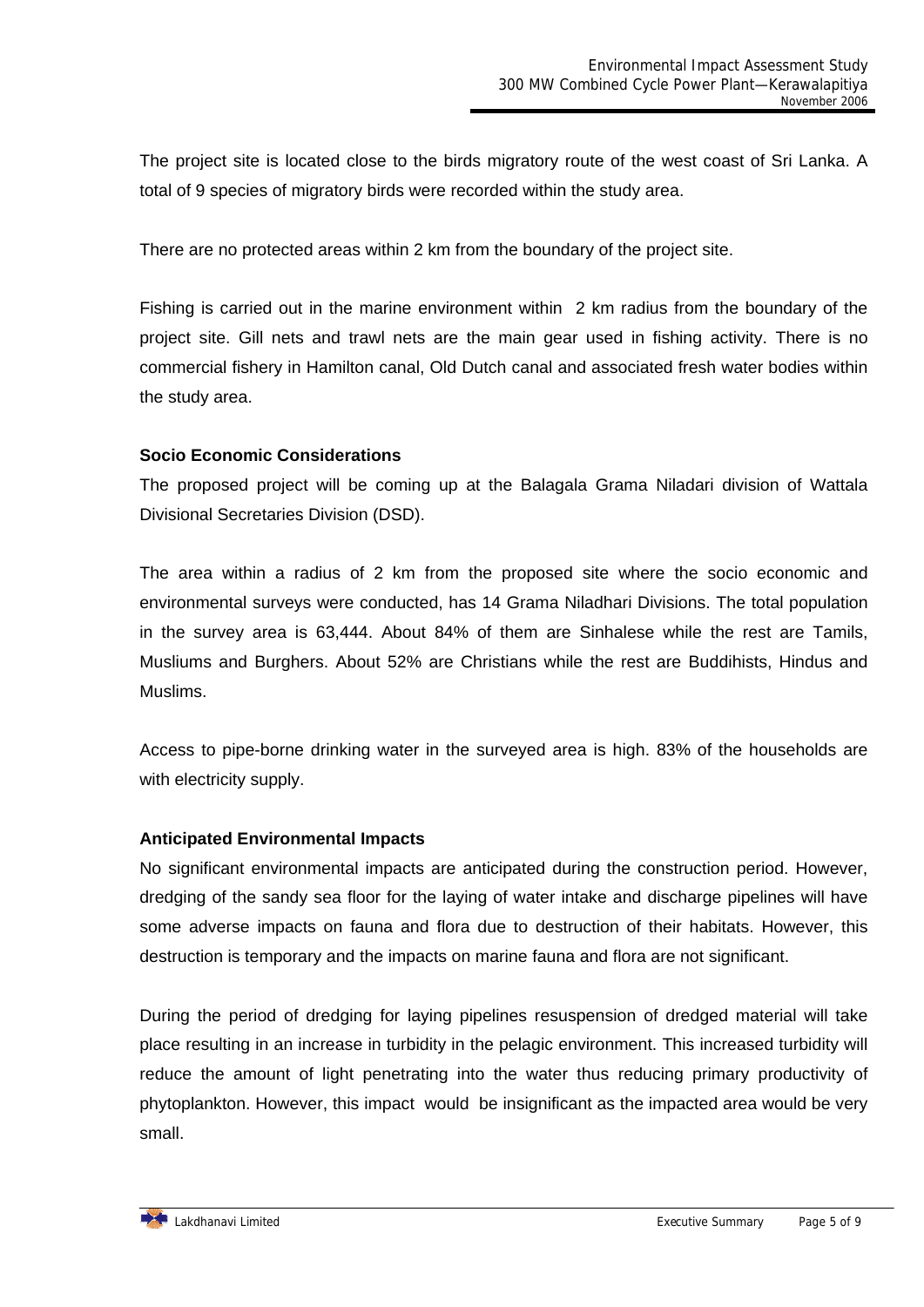Transportation of heavy equipment along public roads to the site will have some adverse environmental impacts. However, these impacts could be mitigated by taking appropriate action.

As the sulphur content of the fuel oil to be used in the power plant is 1.5% or less stack emissions would be within the standards recommended by international organizations such as World Bank. The Gazetted Ambient Air Quality Standards are also complied with. Therefore, there are no significant impacts due to emissions.

The sludge generated in the oil treatment plant will be safely burnt at the cement plant kiln at Puttalam.

There is no significant amount of solid waste generated during the operational period.

Discharge of heated effluent into the marine environment will also not have significant adverse impacts as the temperature at the discharge point is only 32  $^{\circ}$  C and the area impacted is very small.

## **Mitigatory Measures**

Mitigatory measures were developed for impacts that would occur during constructional and operational periods of the project. Each and every impact of the project were taken into consideration when developing mitigatory measures.

All *in-situ* constructions are to be done in such a way to mitigate surface run-off which subsequently lead to an increase in turbidity.

 All activity in the site to be carried out using manual labour to the maximum extent possible to avoid severe erosion problems and undue noise.

Stock piling of construction material near canals and marshy areas to be avoided in-order to prevent such material from entering these habitats by erosion, rains or any other means.

All necessary action to be taken to minimize any sort of public nuisance which is likely to occur during the constructional phase.

Solid waste including debris to be disposed under the direction of the relevant local government authority.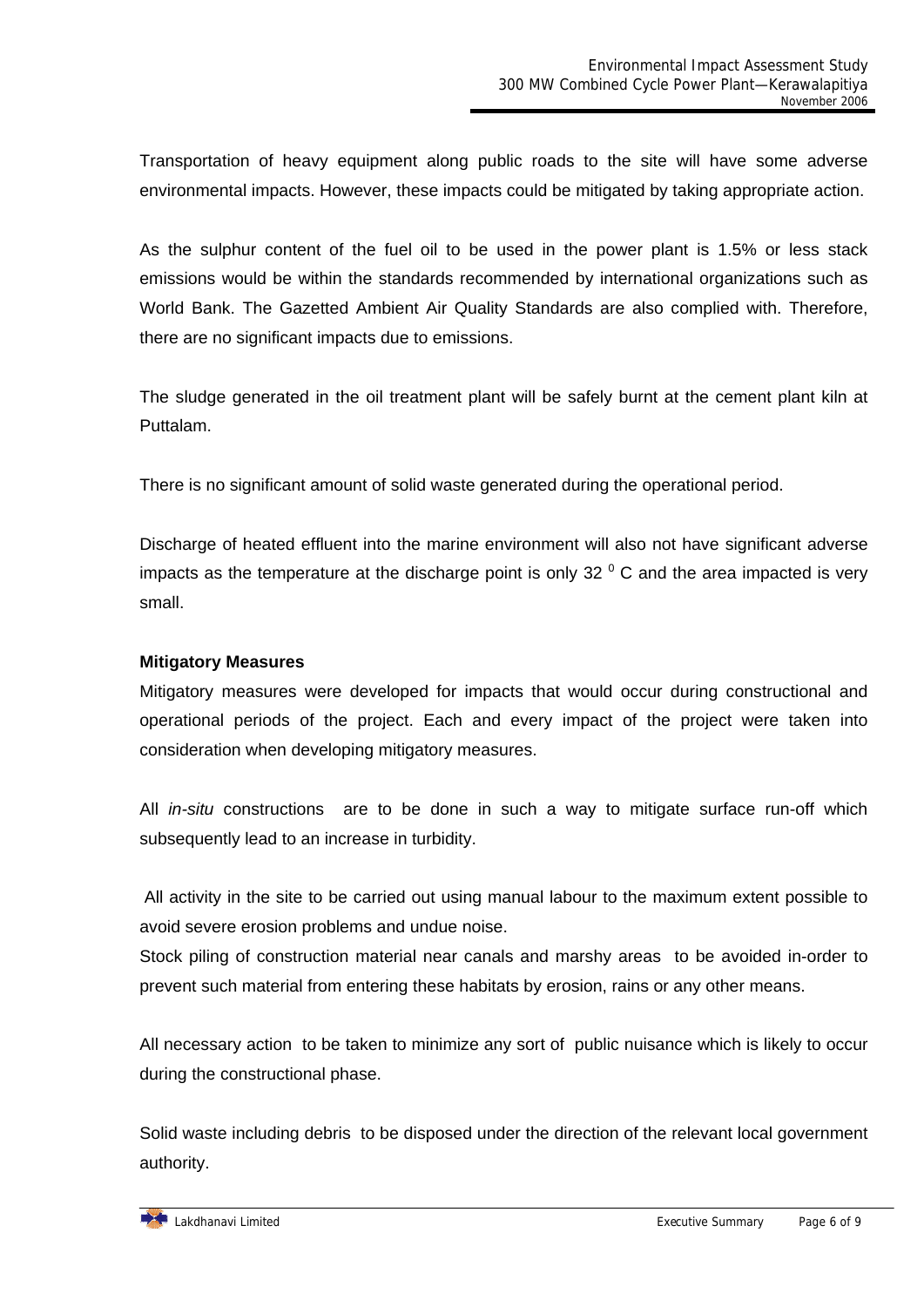Emission of dust due to movements of vehicles to be mitigated by spraying adequate amount of water onto places where such vehicles move.

A professionally qualified environmental manager with adequate field experience to be appointed to supervise all mitigatory measures during the construction and operation periods, and given the task to function as the officer in-charge of environmental activities pertaining to the functioning of the plant.

Adverse environmental impacts with regard to the surface/ground/seawater pollution during the operational period are minimal. However, the sludge generated from the oil treatment plant should be transported to the Puttalam cement kiln to be burnt under the license of the CEA and the Provincial Environmental Authority of the North Western Province.

The project is in conformity with the existing gazetted Ambient Air Quality Standards because of the use of HFO with a sulphur content of 1.5% or less. A 80 m high stack to be constructed with built in continuous monitoring equipment.

An air quality dispersion model used has proved that the ambient levels of emissions in the atmosphere during the operation of the power plant are in conformity with existing air quality standards.

# **Monitoring program**

A comprehensive monitoring program has been suggested in the EIA report to monitor effects during pre-construction, construction and post construction phases including the maintenance and operational aspects.

It has been suggested that the administration of the project should establish an Environmental division which will be stationed at the project site. Qualified staff have to be appointed to discharge duties pertaining to Environmental monitoring and other Environmental conservation and protection activities with regard to the project.

Adequate funds to be allocated for the establishment and management of the Environmental devision by the PP.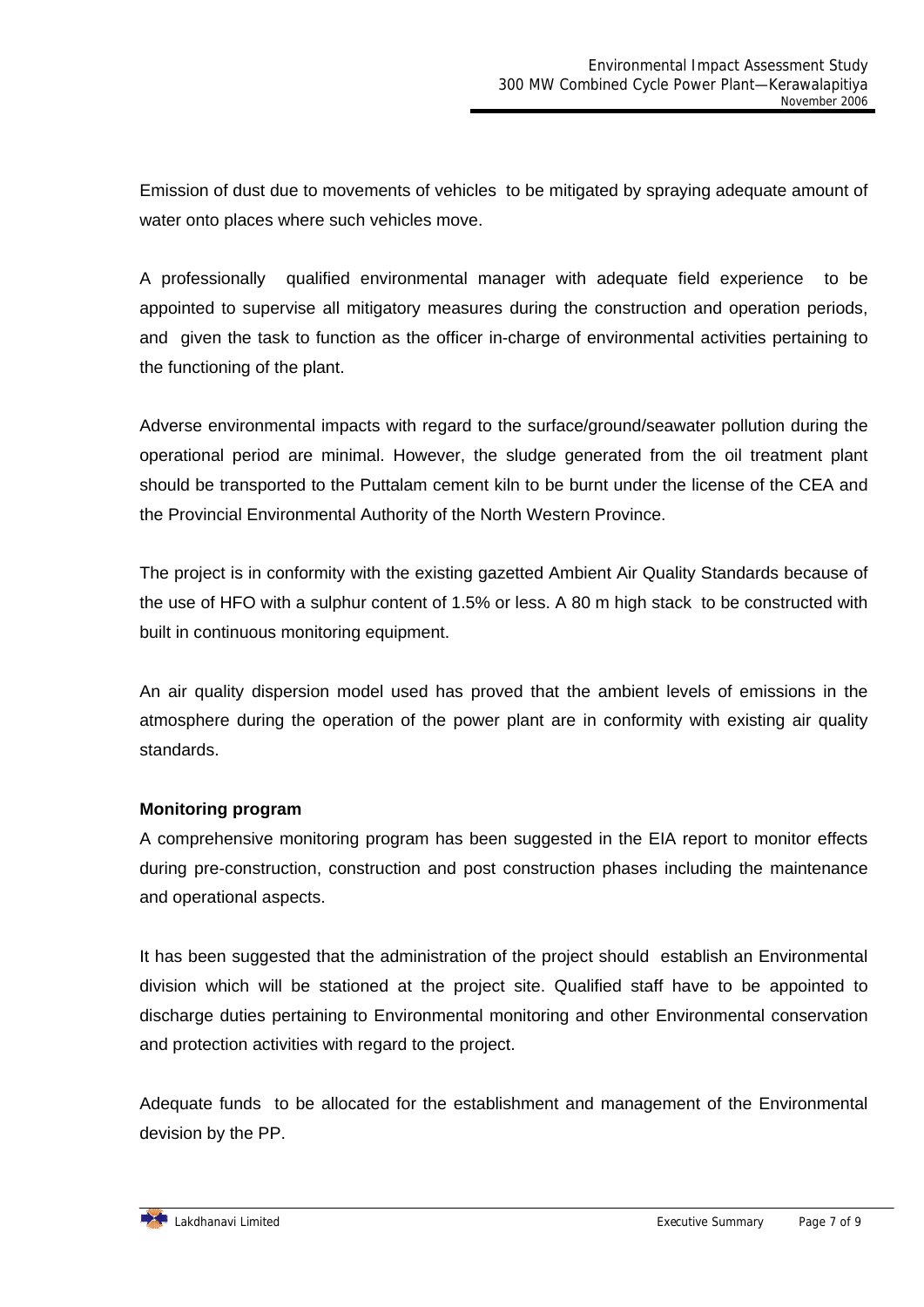The project management to employ a reputed and independent Research and Development Organization to support the environmental division for efficient Monitoring.

Total Monitoring Programme to be documented and made readily available to relevant Law enforcement organizations including CEA as an when required.

## **Project Categorization**

According to the findings of the environmental and social impact assessment study conducted with respect the establishment of 300 MW Combined Cycle Power Plant at Kerawalapitiya, no significant adverse effects are anticipated. The magnitude of the potential impacts on the environment and social considerations are negligible and the risk will be minimum when the proposed mitigation actions are implemented. The project will not cause any adverse social or environmental impact which will be irreversible or unprecedented. The identified minor impacts which are few in number are also largely reversible in nature and could be readily addressed through mitigation measures. Therefore the proposed project shall be categorized as **CATEGORY B** in accordance with the environmental and social screening criteria of the International Finance Corporation (IFC) (Exhibit 1).

#### **Conclusion**

The establishment of the 300 MW combined cycle thermal power plant will have numerous social benefits with little or no significant environmental costs.

There will be no significant adverse impacts on the environment due to the establishment of the proposed power plant.

The environmental cost benefit analysis indicates that the environmental benefits far exceeds the environmental costs. Hence the EIA recommends the establishment of the 300 MW combined cycle thermal power plant at the land fill site at Kerawalapitiya.